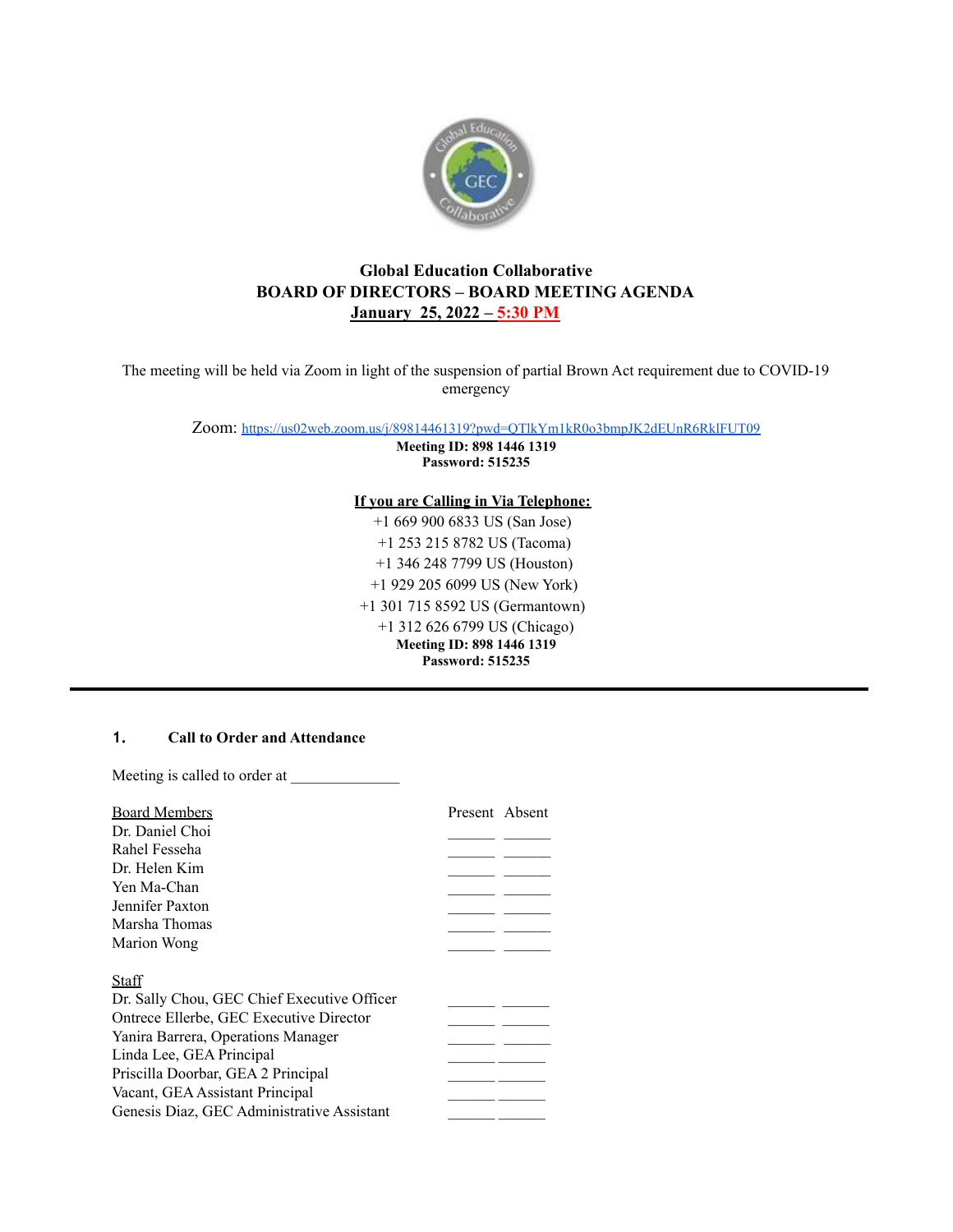## **2. APPROVAL OF AGENDA**

### **3. PUBLIC COMMENTS**

COMMENTS FROM THE FLOOR - At this time any person wishing to speak to any item not on the agenda will be granted three minutes to make a presentation to the Board of Directors. COMMENTS ON AGENDA ITEMS – Any person wishing to speak to any item on the agenda will be **granted** five minutes to make a presentation before the board begins its deliberations or takes action on the Item.

The public will be allowed to make comments in person, on Zoom, or by telephone.

### **4. PUBLIC HEARING**

### **5. CLOSED SESSION**

### **6. REPORT OUT OF CLOSED SESSION ON ANY ACTION TAKEN**

#### **7. PUBLIC SESSION**

RECONVENE TO OPEN SESSION: The meeting will reconvene to open session.

#### **8. REPORTS**

**a. Board**

# **1. Operations and Communications i. Chief Executive Officer Report ii. Executive Director Report iii. Board President Report iv. Board Committee Reports**

### **b. Staff**

**1. Operations and Communications i. GEA Monthly School Report** 1. NWEA Fall Data **ii. GEA 2 Monthly School Report**

### **9. CONSENT AGENDA**

All items listed under the Consent Agenda are considered by the Board to be routine and will be approved and/or enacted by the Board in one motion. Unless specifically requested by a Board member for further discussion or Removed from the agenda, there will be no discussion of these items prior to the Board's vote on them.

## **a. Approval of Meeting Minutes:**

- 1. December 10, 2021 Board Retreat Minutes
- 2. December 10, 2021 Board Meeting Minutes
- 3. December 14, 2021 Special Board Meeting Minutes

#### **b. Approval of Check Registers:**

- 1. November 2021 Check Registers
- 2. December 2021 Check Registers